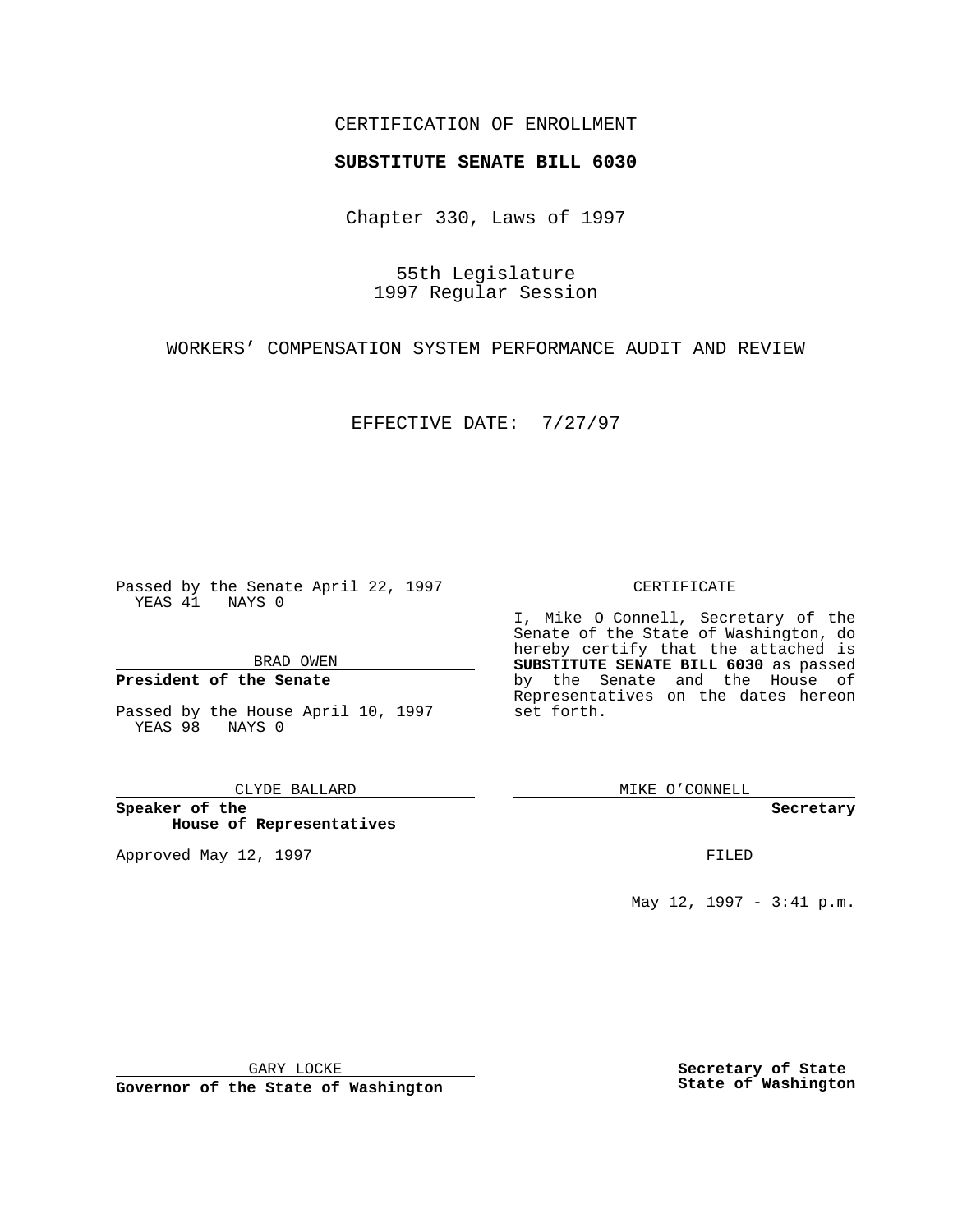# **SUBSTITUTE SENATE BILL 6030** \_\_\_\_\_\_\_\_\_\_\_\_\_\_\_\_\_\_\_\_\_\_\_\_\_\_\_\_\_\_\_\_\_\_\_\_\_\_\_\_\_\_\_\_\_\_\_

\_\_\_\_\_\_\_\_\_\_\_\_\_\_\_\_\_\_\_\_\_\_\_\_\_\_\_\_\_\_\_\_\_\_\_\_\_\_\_\_\_\_\_\_\_\_\_

## AS AMENDED BY THE HOUSE

Passed Legislature - 1997 Regular Session

### **State of Washington 55th Legislature 1997 Regular Session**

**By** Senate Committee on Commerce & Labor (originally sponsored by Senators Schow, Goings, Anderson, Haugen, Horn, Rasmussen, Long and Oke)

Read first time 03/05/97.

1 AN ACT Relating to establishing a performance audit and operations 2 review of the state workers' compensation system; and creating new 3 sections.

4 BE IT ENACTED BY THE LEGISLATURE OF THE STATE OF WASHINGTON:

 NEW SECTION. **Sec. 1.** The legislature recognizes the importance of the state workers' compensation program in providing medical and financial services and benefits to workers who are injured on the job, and to their families, and in facilitating the injured workers' return to employment and a productive life. In addition, the legislature considers periodic performance audits to be of assistance in determining the impact of state programs and in developing findings and 12 recommendations that ensure the most effective use of worker, employer, state agency, and public time and resources.

 NEW SECTION. **Sec. 2.** The joint legislative audit and review committee, in consultation with members of the senate and house of representatives commerce and labor committees and the workers' compensation advisory committee established under RCW 51.04.110, shall conduct a performance audit of the state workers' compensation system.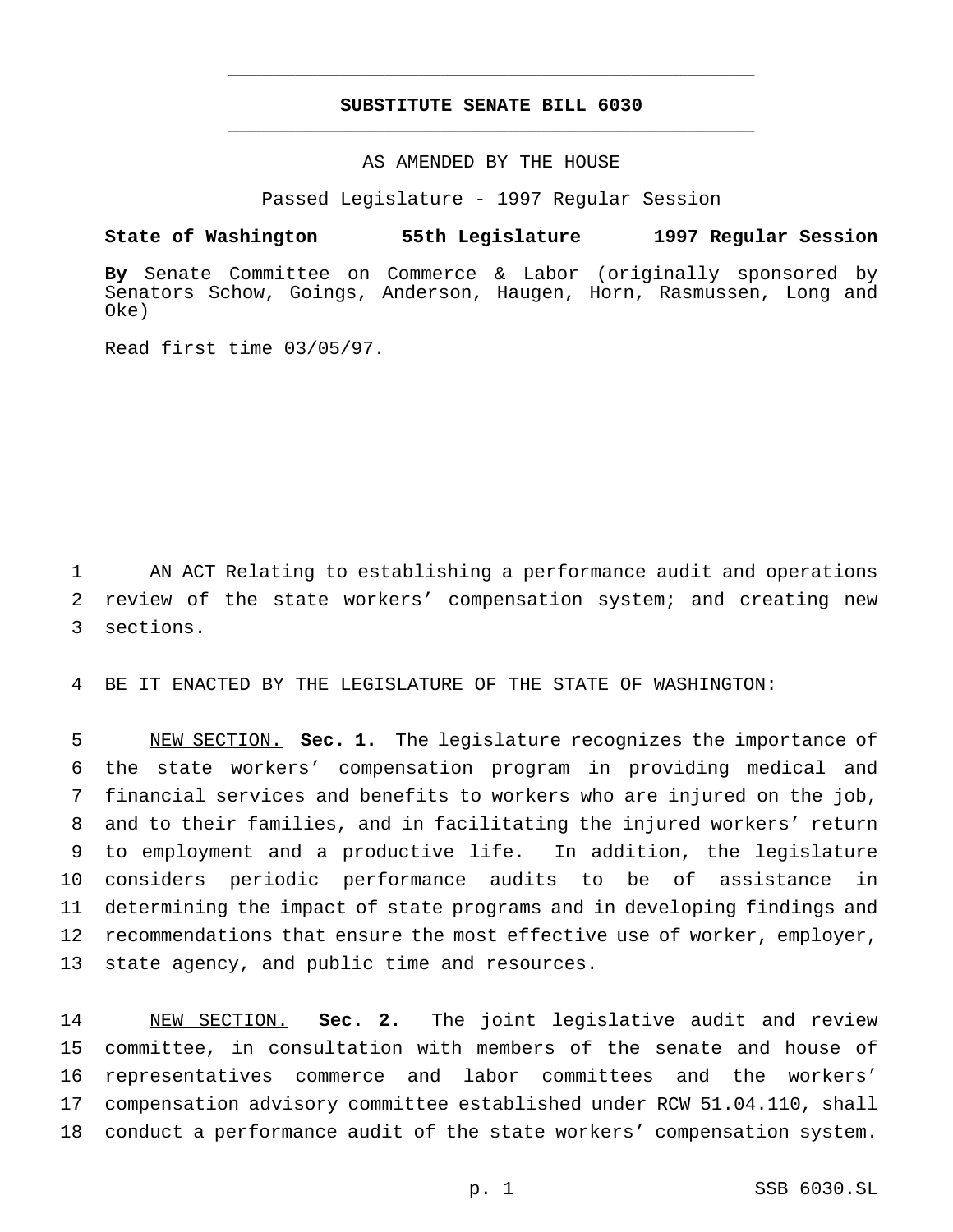The performance audit shall review the following issues:

 (1)(a) The organizational structure of the workers' compensation system and its effectiveness;

 (b) The management principles, program process, and ongoing practices of the workers' compensation system;

 (2)(a) The program's taxation system, including the method of collection and the manner in which funds are prioritized and distributed;

 (b) The use of all revenues generated from reserve surpluses and all other fund sources;

(3) The types of services and programs within the system;

 (4) The level of cooperation and continuity between program and services;

 (5)(a) The effectiveness of the system in providing sure and certain relief to injured workers as mandated by Title 51 RCW;

 (b) The effectiveness of the workers' compensation system in 17 returning injured workers to work and meeting other system goals;

 (6) The level of customer satisfaction of workers and employers participating in the system;

 (7) The current method by which the department internally reviews and determines the workers' compensation program effectiveness and performance and its process for responding to its findings or recommendations;

 (8) The manner in which the workers' compensation system coordinates its activities with other programs or activities within the department or other state agencies, including: the WISHA program, the board of industrial insurance appeals, the employment security department, the department of revenue, the department of health, and the work force training and education coordinating board;

 (9) The cost-effectiveness and efficiency of the state workers' compensation system as compared with other private and public sector delivery systems;

 (10) Claims administration practices of the state fund, self- insured employers, and third-party administrators, and the effectiveness of department sanctions in promoting best practices in claims administration; and

 (11) Any other item considered necessary by the joint legislative audit and review committee.